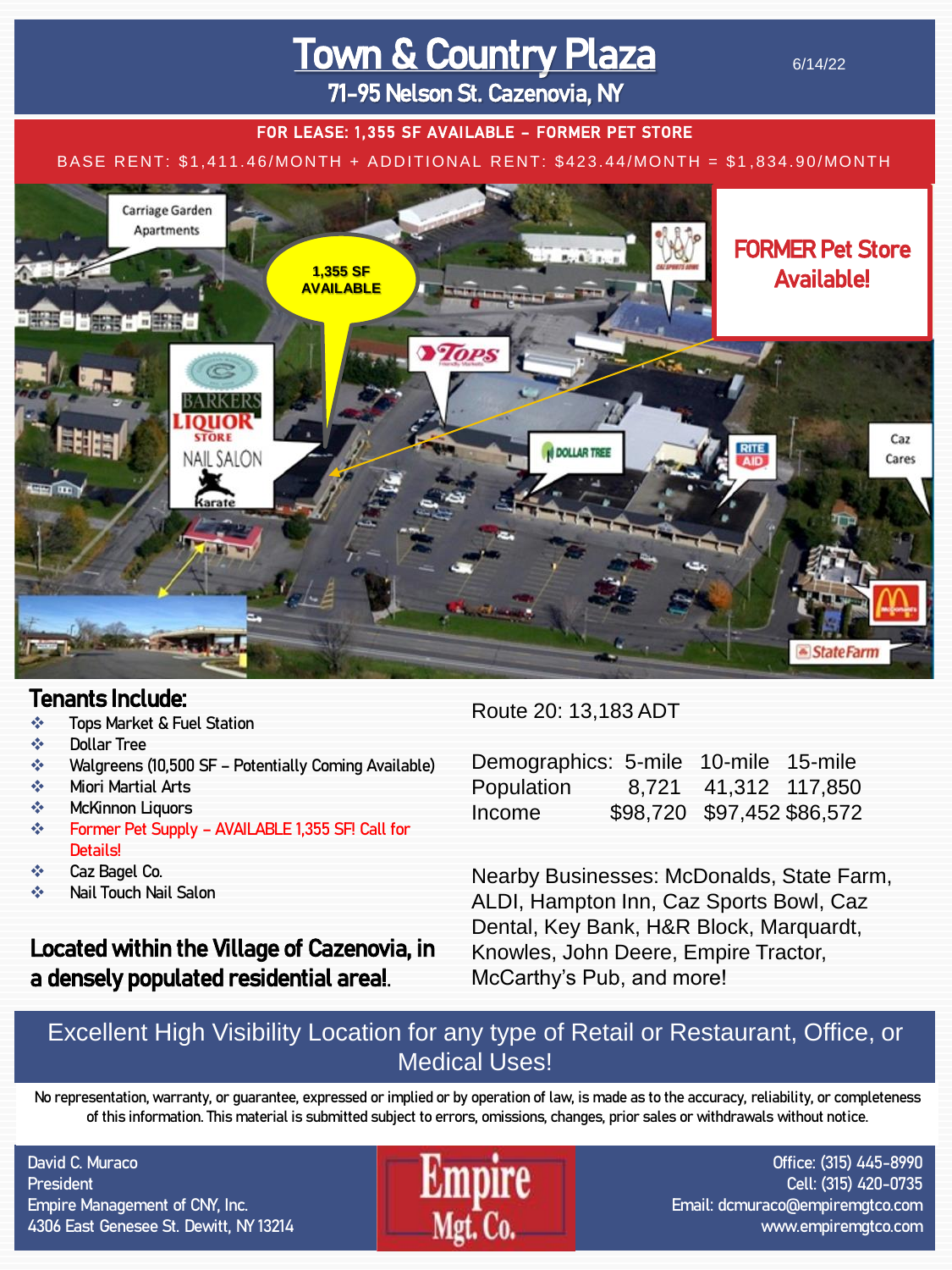# 1,355 SF AVAILABLE SPACE